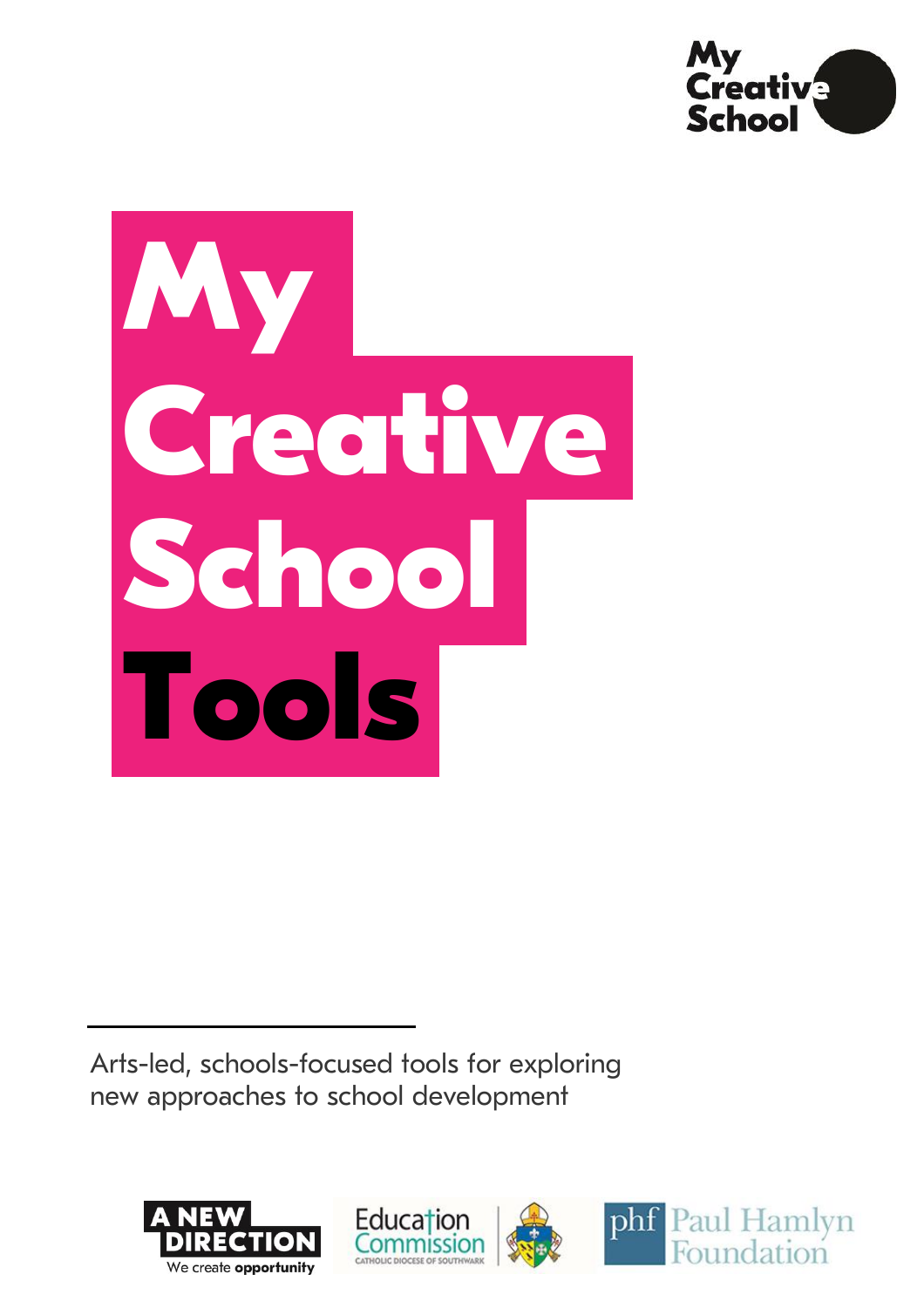

# **Soundscape activity**

## **A tool for setting a scene before writing**

We found that pupils creating their own soundscapes in groups inspired new vocabulary, as it creates an imaginary environment to draw inspiration from for writing. Use this tool to explore a new topic, a theme from a book or as inspiration for a new piece of poetry or writing.

#### **Build a soundscape using voices and body percussion**

This activity can be used to create the sounds of all sorts of environments: a beach, under the sea, a city, etc. For this example, we will create a forest soundscape.

- 1. Stand in a circle.
- 2. Establish a drone. It is a continuous tone that grounds the piece. A bed of sound best achieved by humming.
- 3. Add the sound of the wind in the leaves.
- 4. Add the sound of a babbling flowing stream.
- 5. Add the sound of insects.
- 6. The occasional sound of a bird….

#### **Conducting tips**

- Make eye contact with who you want to communicate with!
- Point to start a sound!
- $\bullet$  Hands up = get louder
- $\bullet$  Hands down = get quieter
- $\bullet$  Hands on lips = stop that sound

#### **Develop it**

- 1. A storm is coming!
- 2. Rain drops… starting lightly, getting heavier…
- 3. Thunder coming from afar…
- 4. Thunder up ahead!!!
- 5. Storm going away again.







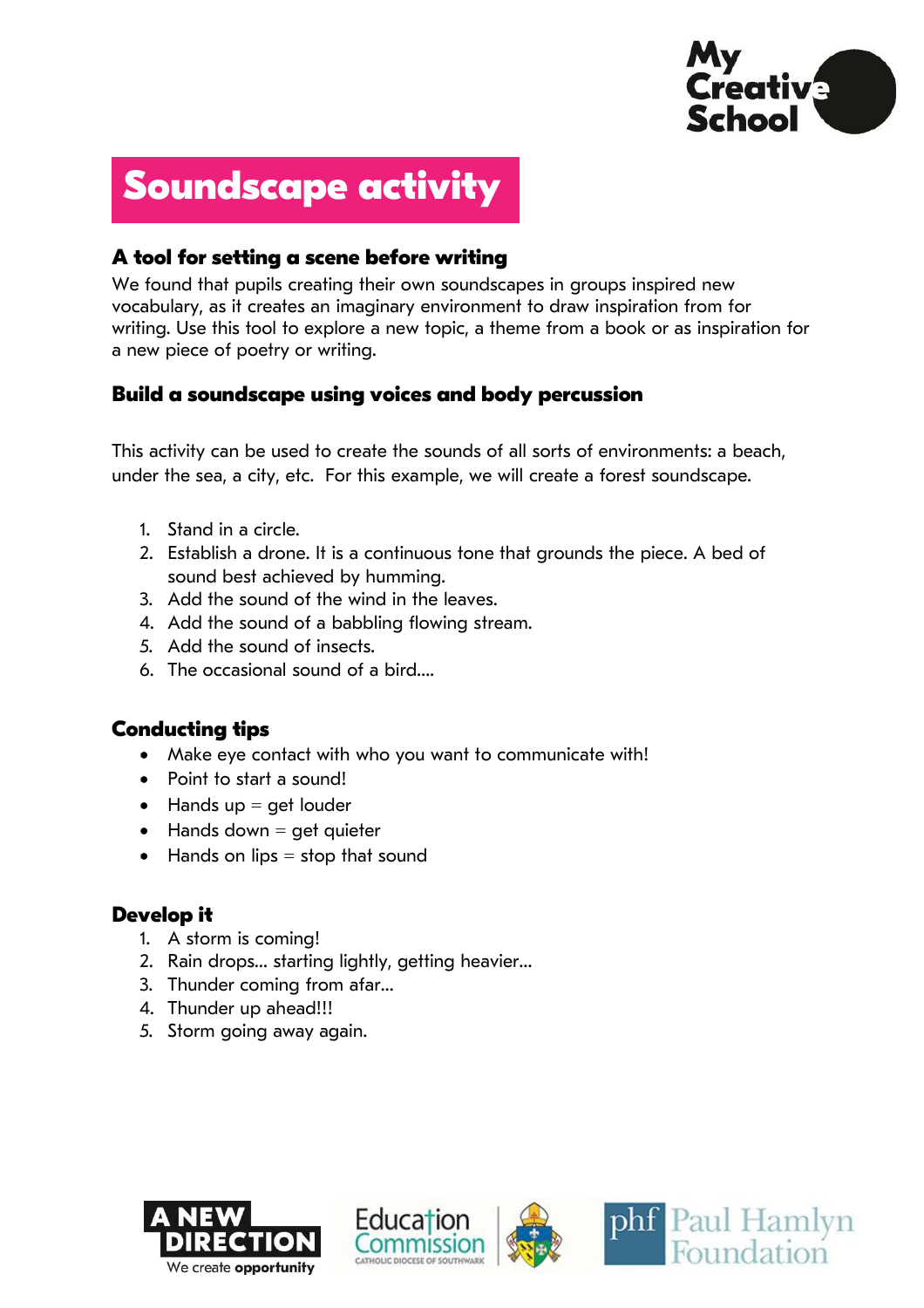

## **Ways to use this in class**

- Ask a child to conduct.
- Take a journey, a walk through a forest to the beach.
- A walk through a city.
- A step back in time to Cairo, to Rome, to Athens…
- Under the sea, on a boat?
- In the desert?
- At a station?
- Use the soundscape to inspire a poem or story. Explore adjectives that describe the sounds to help inform and enrich the writing.
- Perform the soundscape to accompany a reading of the poem or story.

What else could you explore? Is there a topic area this could support? How?

# **Sound tool box**

- Humming
- Tapping
- Shhhhh
- Kakaaawww
- Tweet tweet
- Twit Two
- Ribbit
- Buzz
- Ooooooooohhh
- Whistle
- Rubbing hands together
- Clicking, clacking

Add some of your own!

# **Sample soundscape audio files**

Ideas and inspiration for your own soundscape, created by year 3 and 4 pupils at St Peter and St Paul Catholic Primary Academy, Bromley: <https://soundscapes-stpeterstpaulschool.bandcamp.com/releases>